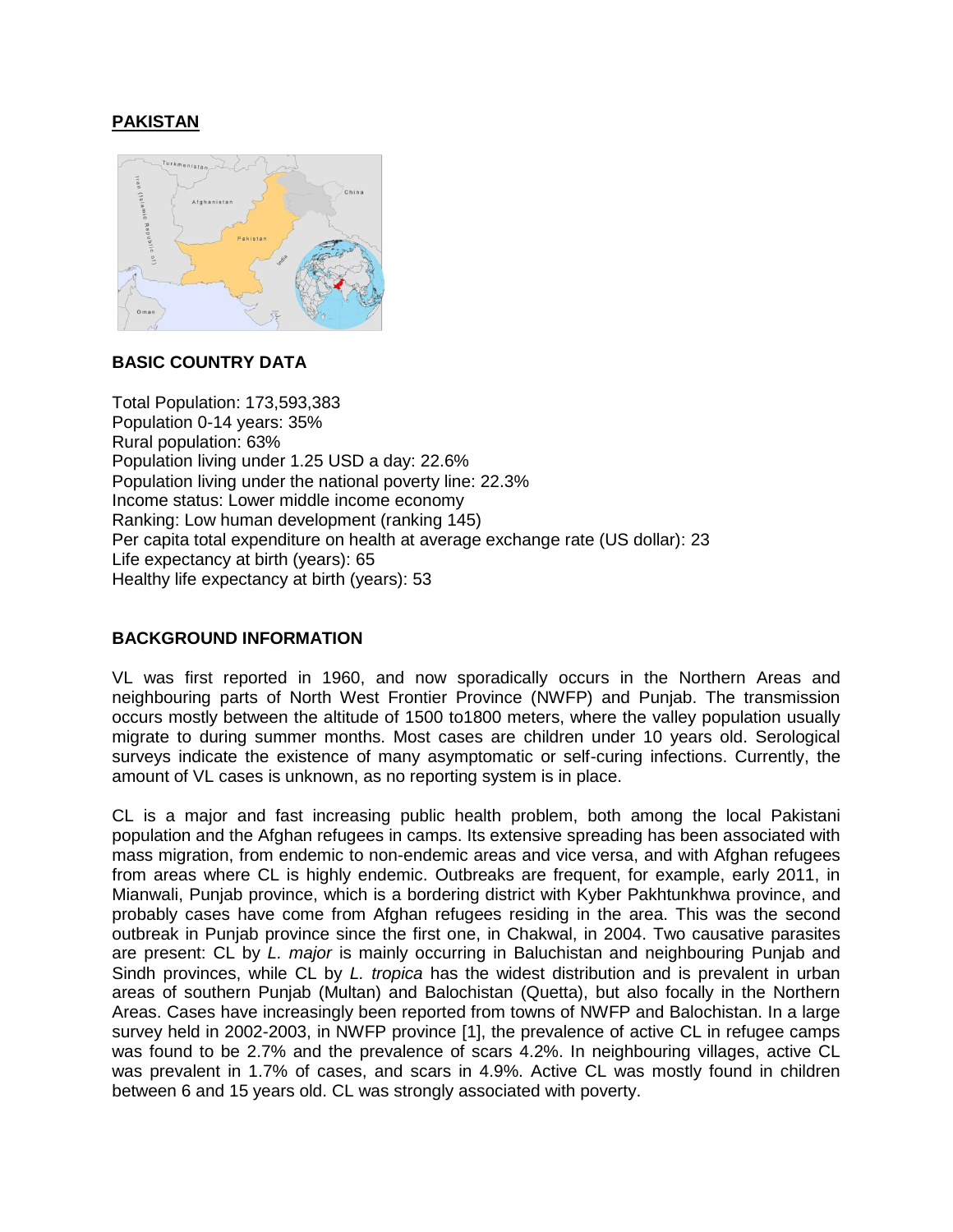In 1997, a large CL outbreak was reported from Timargara refugee camp in NWFP [2]. Survey results showed that 38% of the camp population was affected during the outbreak, compared to 17% the previous year, suggesting that the outbreak originated within the camp. *L. tropica* was confirmed [2]. An epidemic occurred in Kurrum, in the Federally Administered Tribal Area (FATA), in October 2001, with an estimated 2,000 cases. A WHO conducted survey showed that the population was new to VL in the last 1-3 years and that they had very little knowledge about its spreading mode or about control measures. Another outbreak, in Larkana and Dadu city, in Sindh province, from December 2001-February 2002 caused an estimated 11,700 cases. The mean age of cases was 17 during this outbreak, and the male-female ratio was 1. Current (2009-2010) high case loads in hospitals suggest another outbreak in FATA, Khyber Agency (Bara), and Torkhum (bordering Afghanistan). CL is now estimated to affect 15,000-20,000 people in Pakistan yearly.

CL causes severe stigma in Pakistan. Due to a lack of awareness of the nature and mode of transmission of the disease, people with lesions and scars are victimized and excluded from communal life. Especially young women are affected and are often deemed unfit for marriage and child rearing [3].

No HIV/*Leishmania* co-infection has been reported.

| Leishmania<br>species | <b>Clinical form</b> | <b>Vector species</b>   | <b>Reservoirs</b>                                       |
|-----------------------|----------------------|-------------------------|---------------------------------------------------------|
| L. infantum           | ZVL                  | unknown                 | Canis familiaris                                        |
| L. tropica            | <b>ACL</b>           | P.sergenti              | Human                                                   |
| L. major              | ZCL                  | P.papatasi,<br>P.salehi | Meriones hurrianae, Rhombomys.<br>opimus, Tatera indica |

# **PARASITOLOGICAL INFORMATION**

# **MAPS AND TRENDS**

# **Cutaneous leishmaniasis: local cases**

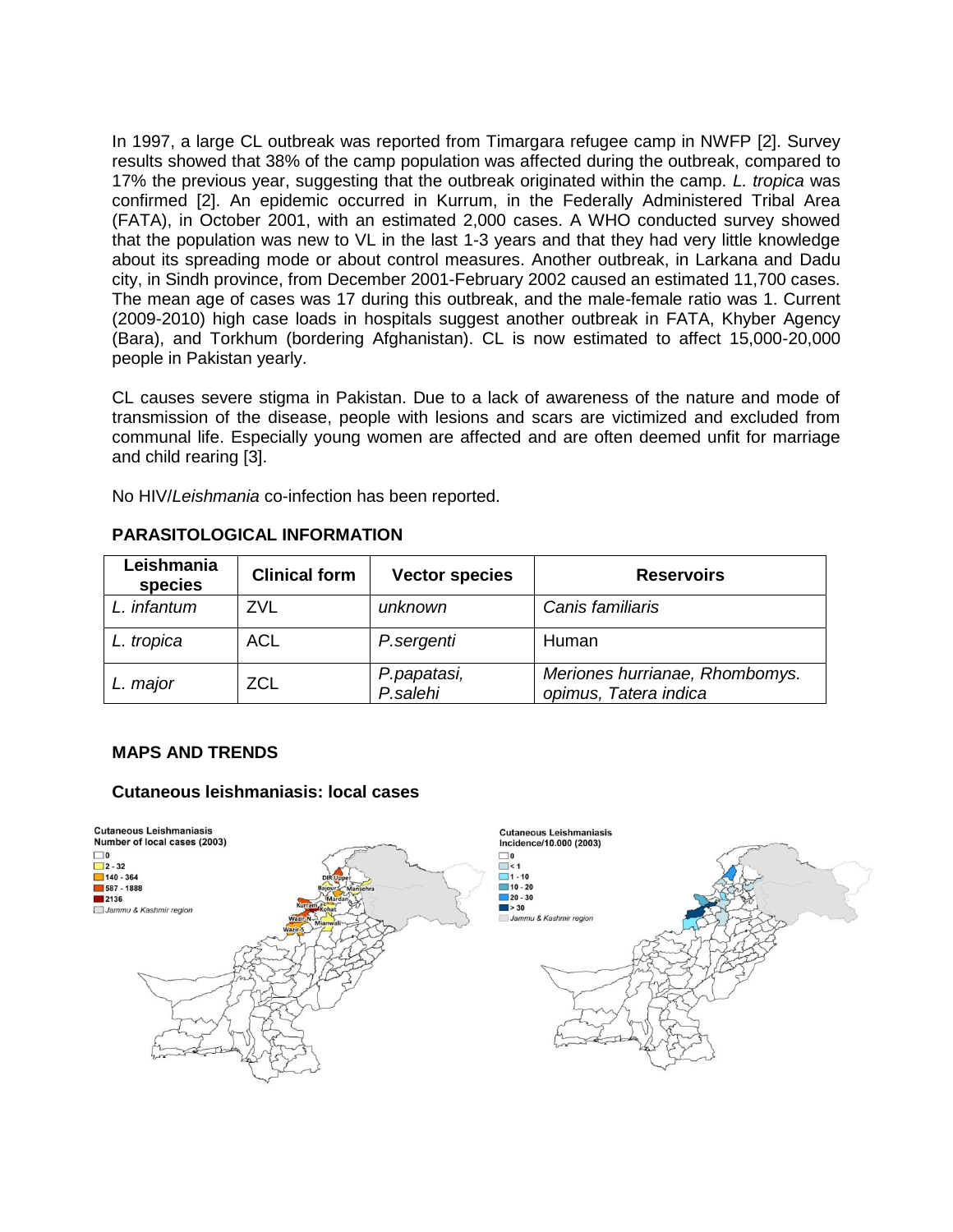# **Cutaneous leishmaniasis: refugee camps**



#### **Cutaneous leishmaniasis trend**



#### **Cutaneous leishmaniasis cases according to infection origin**

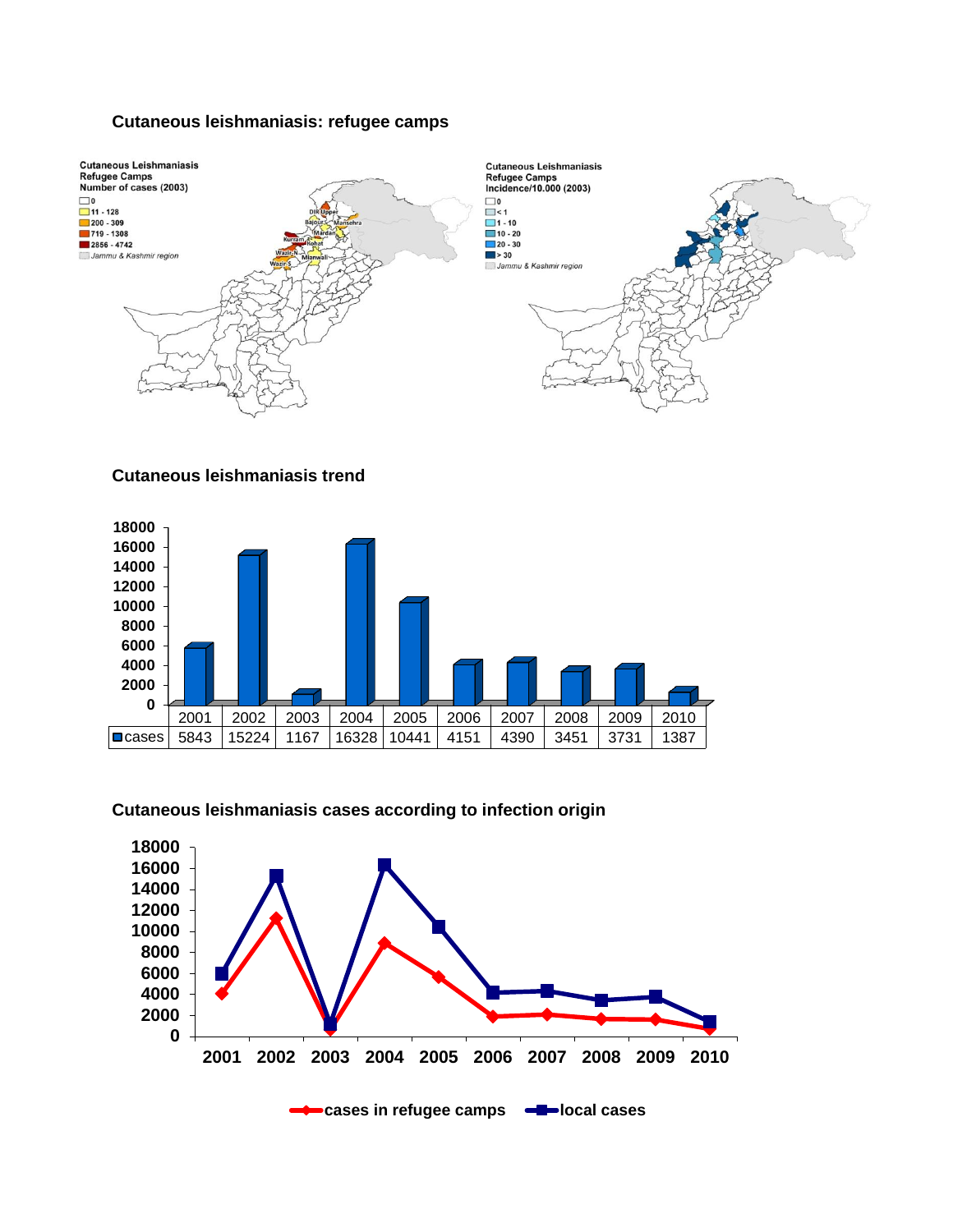# **CONTROL**

The notification of leishmaniasis is not mandatory in the country. There is no national leishmaniasis control program and no leishmaniasis vector control program, but bednet distribution takes place in refugee camps. There is no leishmaniasis reservoir program.

# **DIAGNOSIS, TREATMENT**

# **Diagnosis**

CL: mostly on clinical grounds. Confirmation by microscopic examination of a skin lesion sample.

# **Treatment**

CL: antimonials, intralesional or systemic (20 mg Sb<sup>v</sup>/kg/day). Cure rate for local therapy is 94% and 95% for systemic therapy. In FATA, thermal therapy is used.

# **ACCESS TO CARE**

An estimated 72% of patients are unable to access medical treatment, mainly because treatment is only provided for free in a few hospitals and in treatment centers in refugee camps. Most government hospitals do not have any drugs or skilled staff for the treatment of leishmaniasis. Patients cannot afford to buy the drugs themselves, nor can they pay the cost of travelling long distances in order to access free treatment. Most patients suffer major economic loss when spending time away from home. Between 2000 and 2005, 22,126 people of the local population sought free treatment in the Afghan refugee camps. Gender inequality in seeking treatment is very common; women are often not allowed treatment by their husbands. There is a great lack of awareness of leishmaniasis, which causes many to not seek treatment at all. An estimated 20-30% of patients use the private sector for diagnosis and treatment, which is mostly substandard.

# **DRUG ACCESS**

Meglumine antimoniate and sodium stibogluconate are included in the National Essential Drug List for CL. Antimonials are difficult to obtain and not widely available in Pakistan. Meglumine antimoniate (Meglutin, Star Laboratories, Pakistan) was recently registered and is sold in some private pharmacies and illegal drugs markets for 0.6 and 1.7-3 USD per vial respectively. Glucantime (Sanofi) is smuggled into Pakistan and sold for 4-5 USD per vial (leading to a treatment cost of around 150 USD for systemic CL treatment).

# **Sources of information**

- Dr Akhtar Muneer, Kuwait Teaching Hospital (Leishmaniasis Reference centre, NWFP).
- Dr Nazma Habib Khan, London School of Hygiene and Tropical Medicine, UK.
- Dr Azam Samdani, head of dept of dermatology, Aga Khan hospital.
- Dr Chaudhry Muhammad Arif Munir, Pakistan Medical Research Council, Off Constitution. *WHO Consultative meeting on Cutaneous Leishmaniasis in EMRO countries, Geneva, 30 April to 2 May 2007.*